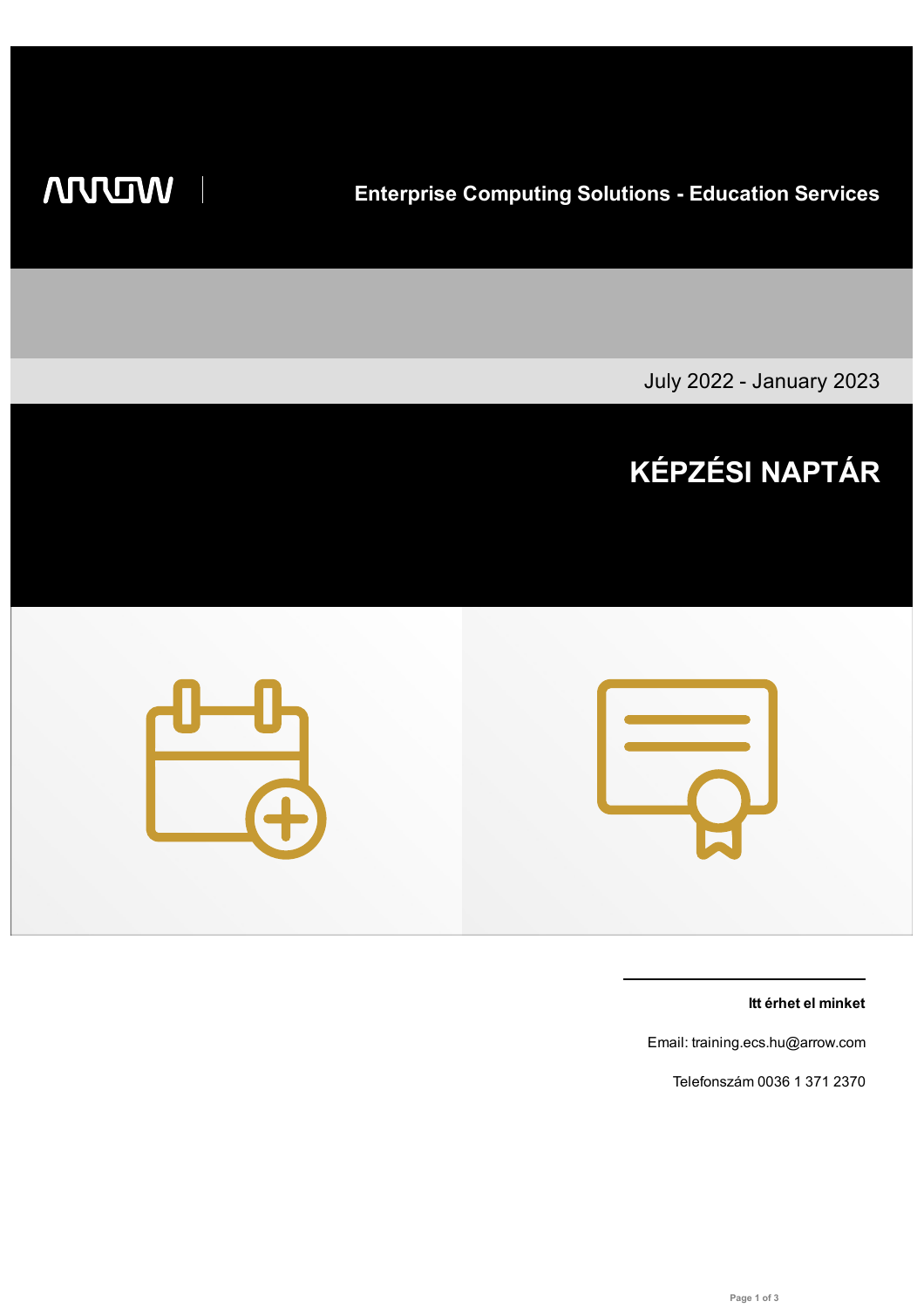### **Keresésed**

**Ország** HU

#### **Elhelyezkedés**

#### **Vendor**

Citrix,IBM,Veeam,VMware

#### **IBM**

| --                                                                                                                  | Elhelyezke Időtartam        | Ár                      | Tanfolyam                           | Jul | Aug | <b>Sep</b> | Oct | <b>Nov</b> | <b>Dec</b> |
|---------------------------------------------------------------------------------------------------------------------|-----------------------------|-------------------------|-------------------------------------|-----|-----|------------|-----|------------|------------|
|                                                                                                                     | dés                         |                         | kódja                               |     |     |            |     |            |            |
| <b>IBM Cognos Framework Manager Design</b><br>Metadata Models (V10.2.2) - SPVC                                      | $5 \text{ day}(s)$          | 0.00                    | ZL1_J2A5<br>2                       | 02  |     |            |     |            | ×,         |
| IBM Cognos BI Administration (V10.2.2) - SPVC                                                                       | $3 \text{ day}(s)$          | 0.00                    | ZL1_J2A5<br>5                       | 02  |     |            |     |            |            |
| IBM Cognos Report Studio - Authoring<br>Professional Reports Fundamentals (V10.2.2) -<br>SPVC                       | $3 \text{ day}(s)$          | 0.00                    | ZL1_J2A5<br>8                       | 02  |     |            |     |            |            |
| IBM Cognos Report Studio Author Professional<br>Reports Advanced (V10.2.2) - SPVC                                   | $2 \text{ day}(s)$          | 0.00                    | ZL1_J2A5<br>9                       | 02  |     |            |     |            |            |
| IBM Cognos Report Studio Author Reports with<br>Multidimensional Data(V10.2.2) - SPVC                               | $2 \text{ day}(s)$          | 0.00                    | ZL1_J2A6<br>$\mathbf{1}$            | 02  |     |            |     |            |            |
| IBM Cognos Report Studio Author Active Reports<br>(V10.2.2) - SPVC                                                  | 1 day $(s)$                 | 0.00                    | ZL1_J2A9<br>8                       | 02  |     |            |     |            |            |
| IBM Cognos TM1: Interact with Data (V10.2)                                                                          | 1 day(s)                    | 0.00                    | ZL1 P825<br>3                       | 02  |     |            |     |            |            |
| IBM Tivoli Monitoring 6.3 Advanced Administration                                                                   | $2 \text{ day}(s)$          | 173500.0<br>$\mathbf 0$ | ZL1_TOS<br>63                       | 02  |     |            |     |            |            |
| IBM Cognos Analytics V11 - What's new?                                                                              | 0.25<br>day(s)              | 0.00                    | ZL1 U4B6<br>10                      | 02  |     |            |     |            |            |
| <b>CAMSS Accelerator: Introduction to IBM Security</b>                                                              | $0.5$ day(s)                | 0.00                    | ZL1 U4C<br>MS1                      | 02  |     |            |     |            |            |
| <b>CAMSS Accelerator: Introduction to IBM Cloud</b><br>Computing                                                    | $0.5$ day(s)                | 0.00                    | ZL1_U4C<br>MS <sub>2</sub>          | 02  |     |            |     |            |            |
| CAMSS Accelerator: Introduction to IBM Big Data<br>Analytics                                                        | $0.5$ day(s)                | 0.00                    | ZL1_U4C<br>MS3                      | 02  |     |            |     |            |            |
| IBM Tivoli Directory Integrator 7.1.1                                                                               | $3 \text{ day}(s)$          | 277000.0<br>$\pmb{0}$   | ZL1 XIS0<br>$\mathbf{1}$            | 02  |     |            |     |            |            |
| Db2 11.1 Advanced Database Administration<br><b>SPVC</b>                                                            | $2 \text{ day}(s)$          | $\mathbf 0$             | 268713.0 ZL1_2L46<br>$\overline{4}$ | 02  |     |            |     |            |            |
| IBM MQ V9 System Administration (using<br>Windows for labs)                                                         | $4 \text{ day}(s)$          | 0                       | 424877.0 ZL1 ZM15<br>3              | 02  |     |            |     |            |            |
| IBM MQ V9.1 System Administration                                                                                   | $5 \text{ day}(s)$          | 0                       | 550201.0 ZL1 ZM15<br>6              | 02  |     |            |     |            |            |
| IBM MQ V9 Advanced System Administration<br>(Distributed)                                                           |                             | 0                       | 4 day(s) 424877.0 ZL1_ZM21<br>3     | 02  |     |            |     |            |            |
| <b>IBM Planning Analytics: Design and Develop</b><br>Models in Planning Analytics Workspace (V2.0.x)<br><b>SPVC</b> | $5 \text{ day}(s)$          | 0                       | 581806.8 ZL1 J136<br>$\overline{2}$ | 02  |     |            |     |            |            |
| Automating Tasks with IBM Robotic Process<br>Automation 20.12.5                                                     | $5 \text{ day}(s)$          | 0                       | 581806.8 ZL1_ZB50<br>$\overline{4}$ | 02  |     |            |     |            |            |
| WebSphere Application Server V9 Administration                                                                      | $2.5 \text{ day(s)}$        | 0                       | 320668.0 ZL1 ZA59<br>0              | 02  |     |            |     |            |            |
| <b>Citrix</b>                                                                                                       |                             |                         |                                     |     |     |            |     |            |            |
|                                                                                                                     | Elhelyezke Időtartam<br>dés | Ár                      | Tanfolyam<br>kódja                  | Jul | Aug | <b>Sep</b> | Oct | <b>Nov</b> | <b>Dec</b> |
| <b>Veeam</b>                                                                                                        |                             |                         |                                     |     |     |            |     |            |            |